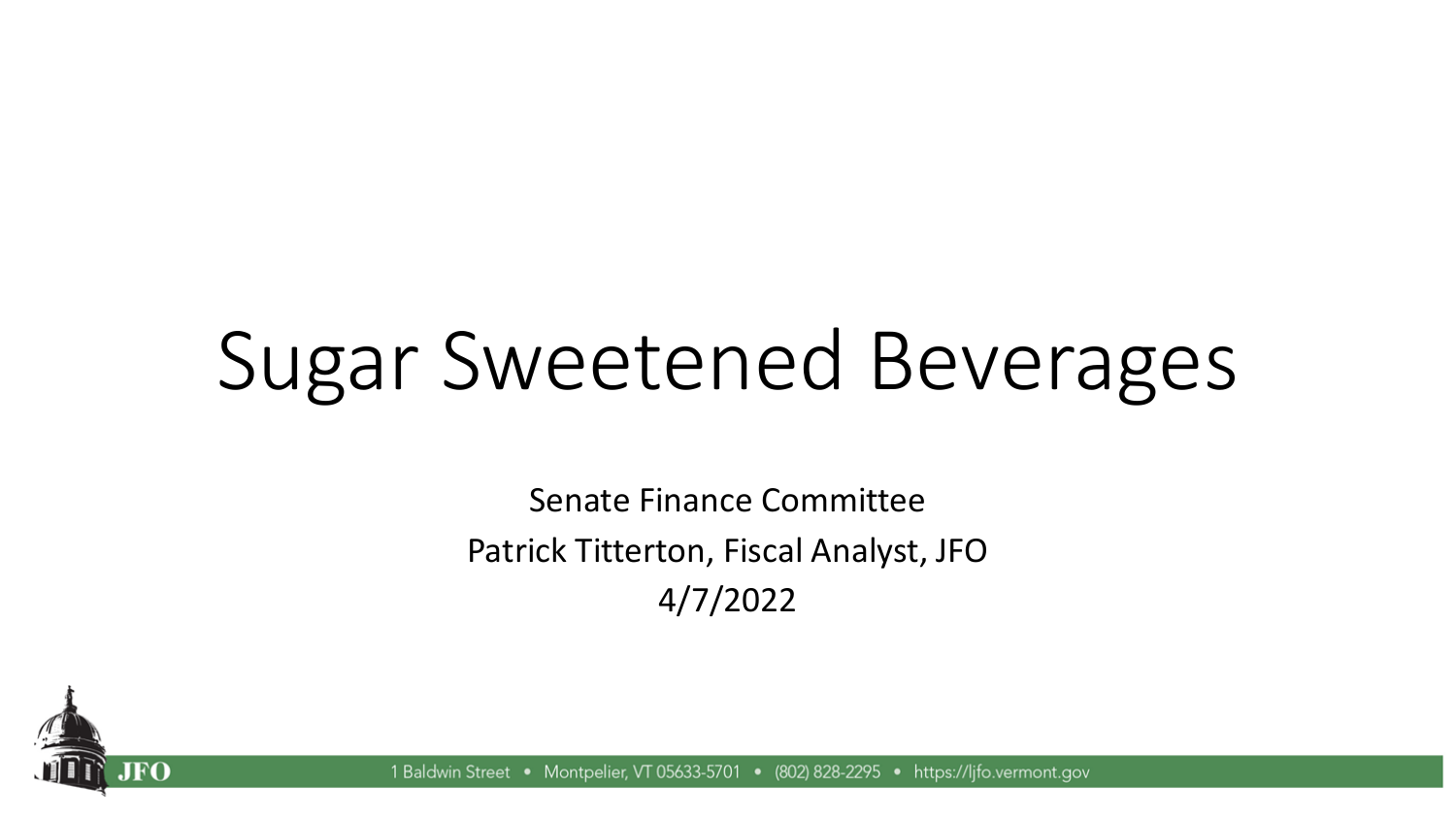### Tax Imposed

- Excise tax placed on any person, including manufacturer and wholesale dealer who receives, stores, manufactures bottles or distributes sweetened beverages for sale to retailers (i.e. at the wholesale level).
	- Includes syrups and powders (think Kool Aid or powdered lemonade).
	- Taxable volume of syrups and powders is calculated as the volume they make based the manufacturer's instructions.
- This means when you go to buy a soda at the gas station the tax has already been levied and your purchase is not subject to further tax.
- All past iterations have been \$0.01 or \$0.02 per ounce.

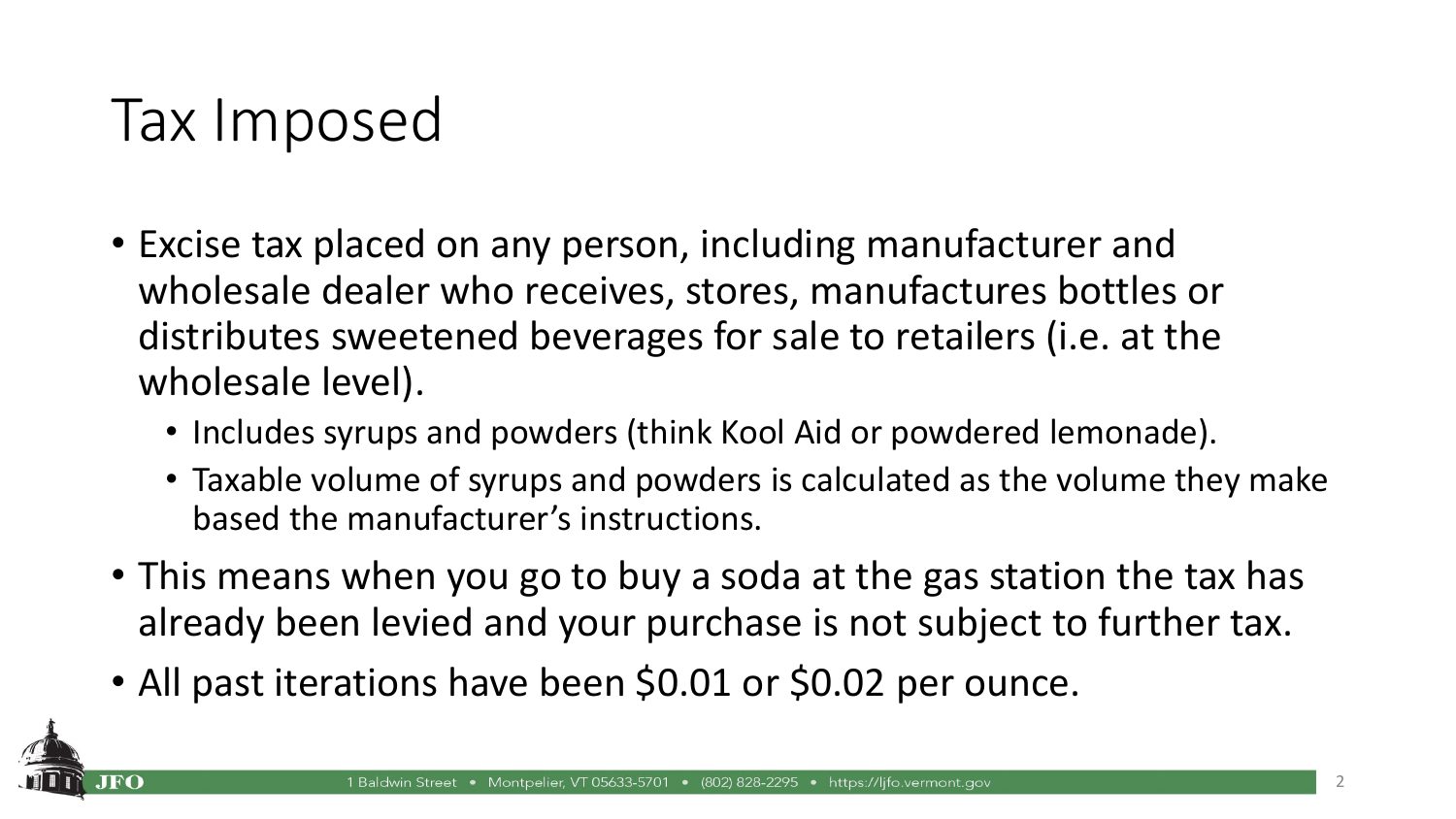### What does this include?

- Any nonalcoholic beverage carbonated or noncarbonated, which is intended for human consumption and contains *any* added sweetener.
	- Soft drinks
	- Fruit beverages
	- Sports drinks
	- Ready-to-drink tea
	- Energy drinks
	- Ready-to-drink coffee

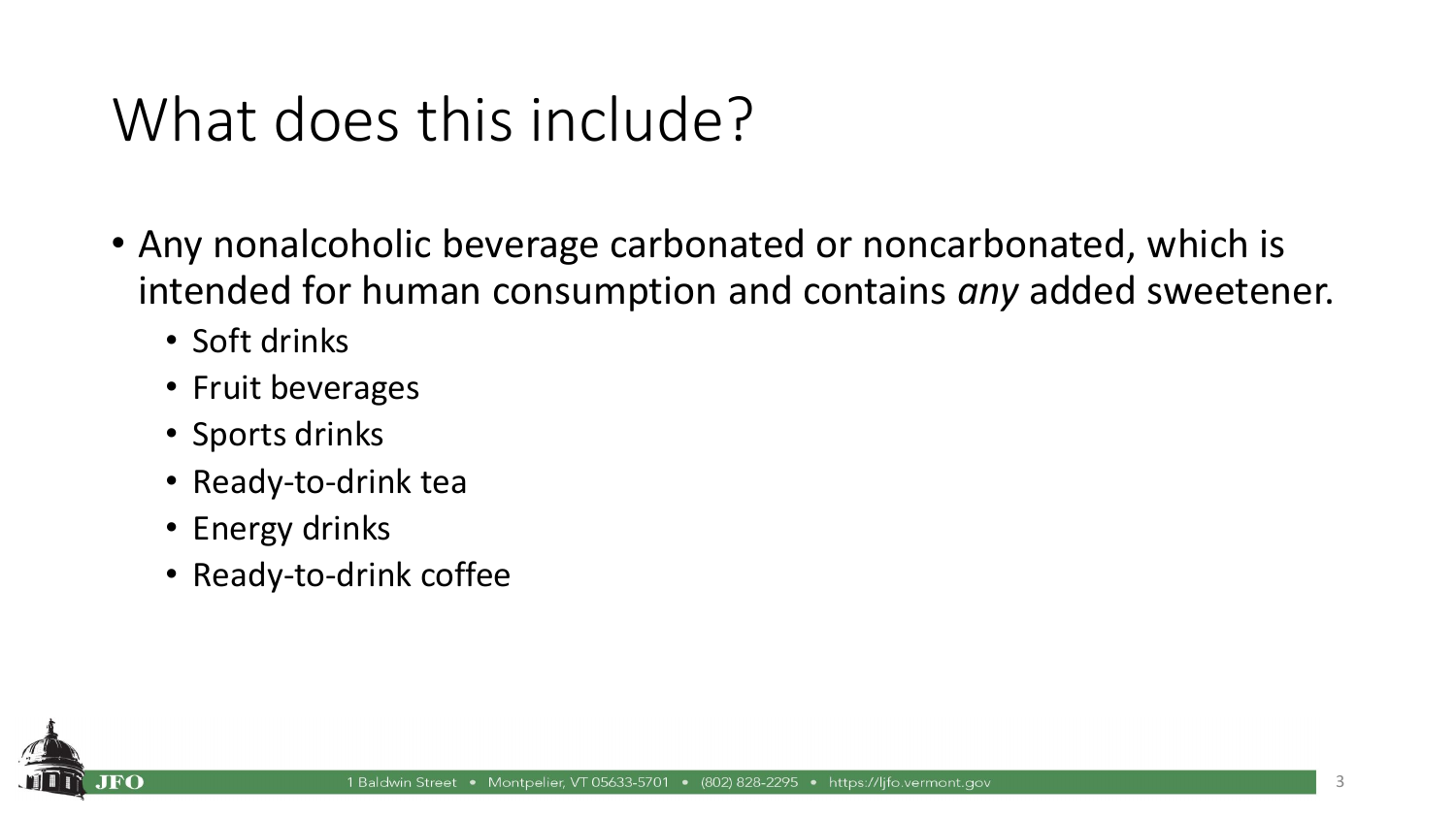## What does this *not* include?

- Not considered sweetened
	- Diet soft drinks
	- Ready-to-drink diet tea
	- Flavored or sparkling water
- Exempted items
	- Beverages consisting of 100% natural fruit or vegetable juice with no added sweetener
	- Milk with or without added sweeteners regardless of animal source or butterfat content (includes milk substitutes like oat, almond, soy, etc)
	- Infant formula
	- Nontaxable sales to the US Government
	- Sales for resale or consumption outside the state
	- Beverages for medical use